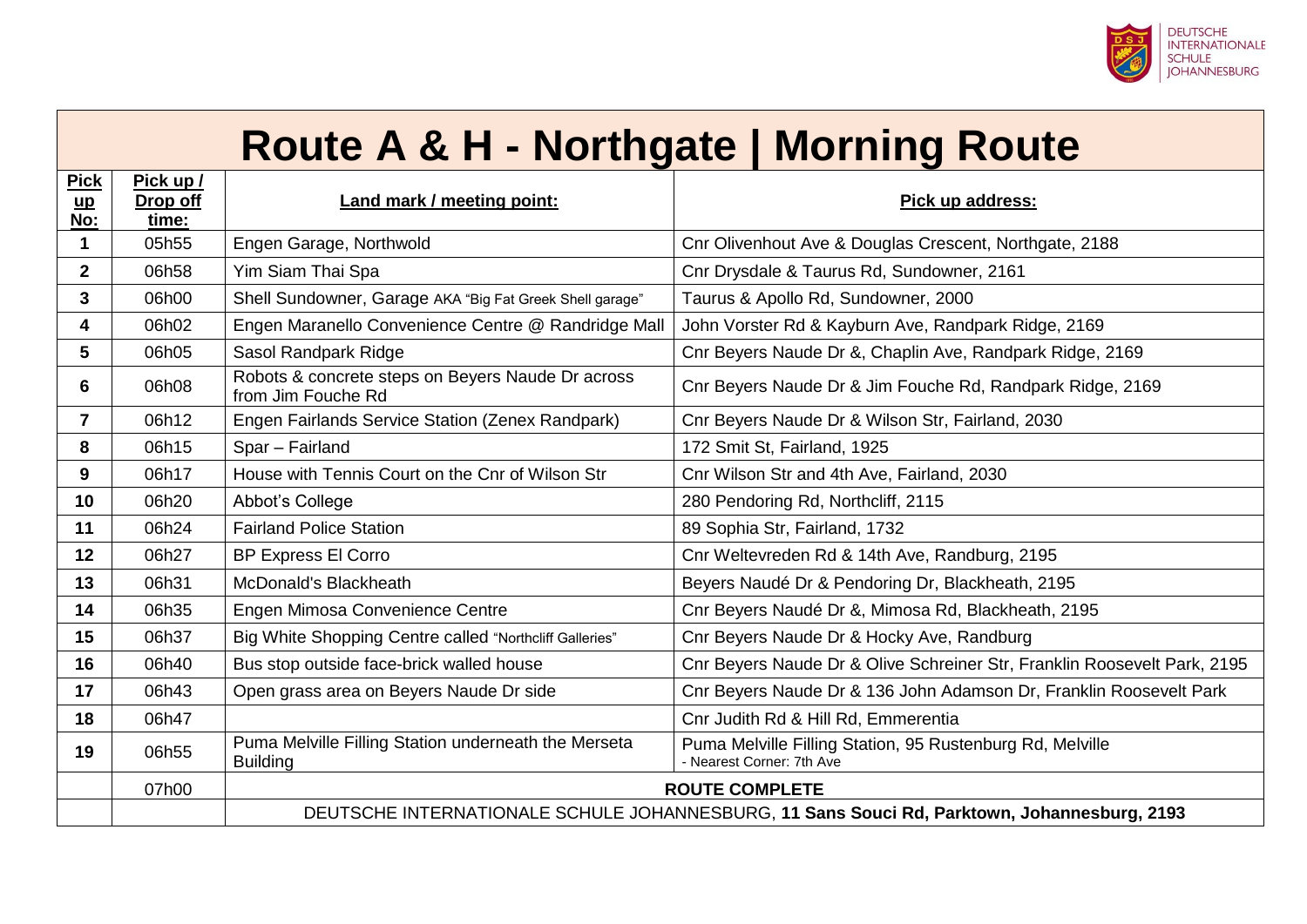

### **Route A & H - Northgate | Afternoon Route**

| <b>Pick</b><br>$\mathbf{u}$<br>No: | Drop off<br>time:     | Land mark / meeting point:                                              | Pick up address:                                                                        |  |
|------------------------------------|-----------------------|-------------------------------------------------------------------------|-----------------------------------------------------------------------------------------|--|
|                                    | 14h35                 | <b>Buses Depart from DSJ</b>                                            | 11 Sans Souci Rd, Parktown, Johannesburg, 2193                                          |  |
| 1                                  | 14h40                 | Puma Melville Filling Station underneath the Merseta<br><b>Building</b> | Puma Melville Filling Station, 95 Rustenburg Rd, Melville,<br>- Nearest Corner: 7th Ave |  |
| 2 <sup>1</sup>                     | 14h42                 |                                                                         | Cnr Judith Rd & Hill Rd, Emmarentia                                                     |  |
| 3                                  | 14h45                 | Open grass area on Beyers Naude Dr side                                 | Cnr Beyers Naude & 136 John Adamson Dr, Franklin Roosevelt Park                         |  |
| 4                                  | 14h47                 | Bus stop outside face-brick walled house                                | Cnr Beyers Naude Dr & Olive Schreiner Str, Franklin Roosevelt Park, 2195                |  |
| $5\phantom{.0}$                    | 14h48                 | Big White Shopping centre called "Northcliff Galleries"                 | Cnr Beyers Naude Dr & Hocky Ave, Randburg                                               |  |
| 6                                  | 14h50                 | Engen Mimosa Convenience Centre                                         | Cnr Beyers Naudé Dr & Mimosa Rd, Blackheath, 2195                                       |  |
| $\overline{7}$                     | 14h53                 | McDonald's Blackheath                                                   | Beyers Naudé Dr & Pendoring Dr, Blackheath, 2195                                        |  |
| 8                                  | 14h56                 | <b>Opposite Meat World</b>                                              | 14th Ave, Valeriedene 2195                                                              |  |
| 9                                  | 14h58                 | <b>Fairland Police Station</b>                                          | 89 Sophia Str, Fairland, 1732                                                           |  |
| 10                                 | 15h02                 | Abbot's College                                                         | 280 Pendoring Rd, Northcliff, 2115                                                      |  |
| 11                                 | 15h04                 | House with Tennis Court on the cnr of Wilson Str                        | Cnr Willson Str & 4th Ave, Fairland, 2030                                               |  |
| 12                                 | 15h06                 | <b>Cnr Smith Str and 3rd Ave</b>                                        | Cnr Smith Str & 3rd Ave, Fairland, 2030                                                 |  |
| 13                                 | 15h09                 | Engen Fairlands Service Station (Zenex Randpark)                        | Cnr Beyers Naude Dr &, Willson Str, Fairland, 2030                                      |  |
| 14                                 | 15h14                 | Robots & concrete steps on Beyers Naude Dr across<br>from Jim Fouche Rd | Cnr Beyers Naude & Jim Fouche Rd, Randpark Ridge, 2169                                  |  |
| 15                                 | 15h18                 | Sasol Randpark Ridge                                                    | Cnr Beyers Naude Dr &, Chaplin Ave, Randpark Ridge, 2169                                |  |
| 16                                 | 15h25                 | Engen Maranello Convenience Centre @ Randridge Mall                     | John Vorster Rd & Kayburn Ave, Randpark Ridge, 2169                                     |  |
| 17                                 | 15h28                 | Shell Sundowner, Garage AKA "Big Fat Greek Shell garage"                | Taurus & Apollo Rd, Taurus Rd, Sundowner, 2000                                          |  |
| 18                                 | 15h32                 | Yim Siam Thai Spa                                                       | Cnr Drysdale & Taurus Rd, Sundowner, 2161                                               |  |
| 19                                 | 15h35                 | Engen Garage, Northwold                                                 | Cnr Olivenhout Ave & Douglas crescent, Northgate, 2188                                  |  |
|                                    | <b>ROUTE COMPLETE</b> |                                                                         |                                                                                         |  |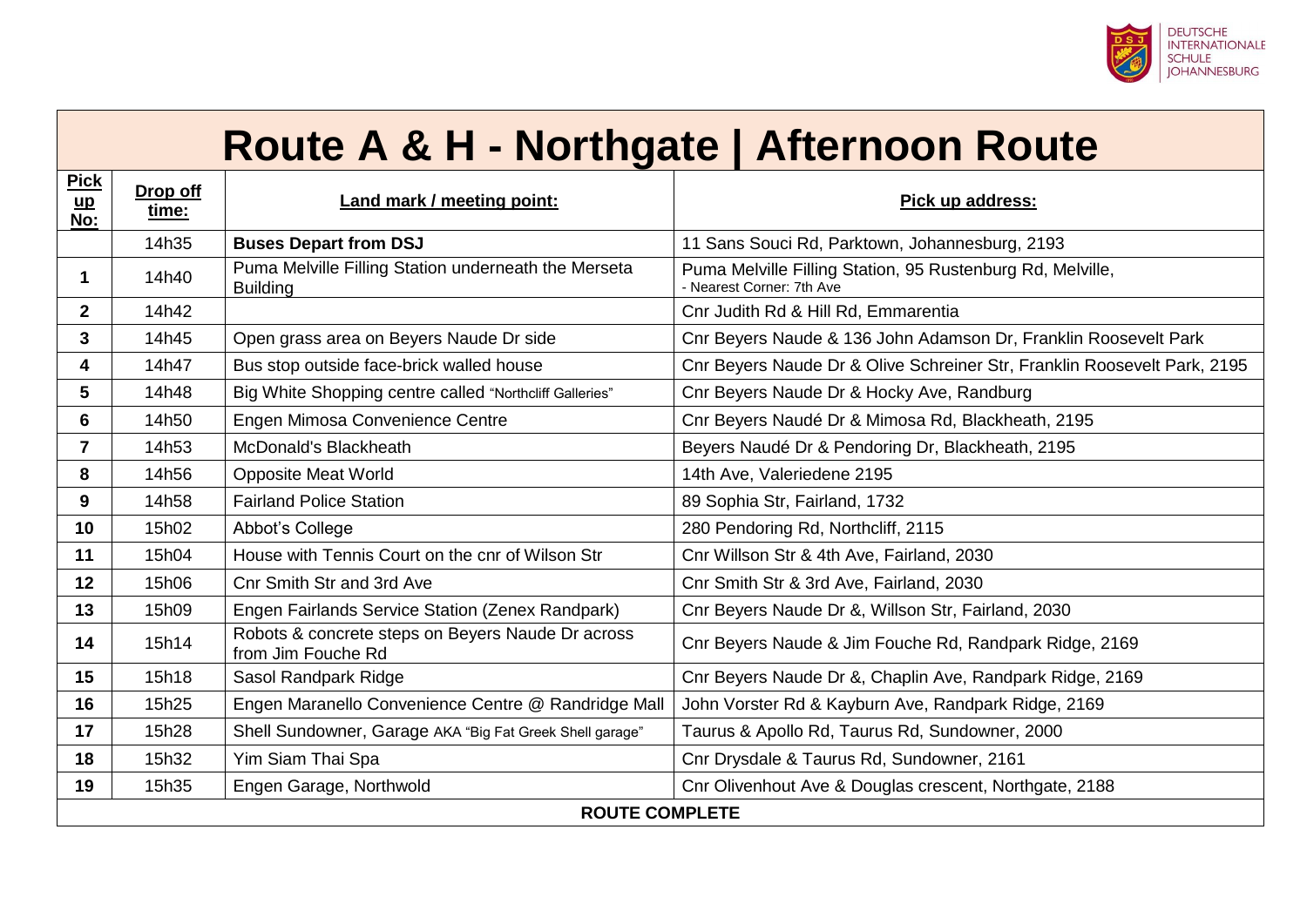

# **Route B - Jukskei Park**

| <b>Pick</b>     | Pick Up /         |                                                       |                                                                                |  |
|-----------------|-------------------|-------------------------------------------------------|--------------------------------------------------------------------------------|--|
| $Up$<br>No.     | Drop off<br>Time: | <b>Landmark / Meeting Point:</b>                      | <b>Pick Up Address:</b>                                                        |  |
| 1               | 06h02 / 15h35     | Engen Olivedale Service Station                       | Cnr President Fouche Dr &, Olive Rd, Olivedale, 2188                           |  |
| $\overline{2}$  | 06h05 / 15h31     | Northstar Supermarket                                 | 90 Church Str, Johannesburg North, 2153                                        |  |
| 3               | 06h07 / 15h29     |                                                       | Cnr Church Str & Cross Street North, Johannesburg North, 2188                  |  |
| 4               | 06h08 / 15h28     | Jukskei Park - House across from Kindercare Day care  | 210 Robyn St, Jukskei Park, 2188                                               |  |
| $5\phantom{.0}$ | 06h10 / 15h26     | Fields of Colour sign on building                     | Cnr Galloway Ave & Ronza Rd, Douglasdale, Sandton, 2191                        |  |
| 6               | 06h12 / 15h24     | <b>Caltex Cumberland</b>                              | 113 Cumberland Ave, Bryanston, 2021                                            |  |
| $\overline{7}$  | 06h15 / 15h21     | Cnr Bentinck Ave & Curzon Rd                          | 26-20 Bentinck Ave, Bryanston, 2191                                            |  |
| 8               | 06h18 / 15h18     | <b>Robots</b>                                         | Cnr Shepherd Ave & Homestead Ave                                               |  |
| 9               | 06h20 / 15h16     | Bus Stop at Randburg Police Station                   | 20 Shepherd Ave, Kensington B, 2194                                            |  |
| 10              | 06h22 / 15h14     | Oxford Str & Long Ave, Ferndale, Randburg, 2194       | Oxford St & Long Ave, Ferndale, Randburg, 2194                                 |  |
| 11              | 06h24 / 15h11     | McDonald's Strijdom park                              | McDonald's Strijdom Park, Hill Str &, Malibongwe Dr, Ferndale, 2160            |  |
| 12              | 06h26 / 15h07     | Kwik-Spar Malanshof                                   | Philip Le Roux Ave, Malanshof, 2194 (Cnr Hans Schoeman Str)                    |  |
|                 |                   | Rhema Bible Church North                              |                                                                                |  |
| 13              | 06h29 / 15h04     |                                                       | Hans Schoeman Str, Bromhof, 2154                                               |  |
| 14              | 06h31 / 15h01     | <b>Bus Stop</b>                                       | Rabie Str & Hester Rd, Fontainebleau, 2032                                     |  |
| 15              | 06h34 / 14h55     | <b>Robots</b>                                         | Cnr Republic Road & Cherry Dr, Randpark, 2194                                  |  |
| 16              | 06h37 / 14h52     | <b>Windsor Glen Centre</b>                            | 263 Republic Rd, Windsor Glen, 2194                                            |  |
| 17              | 06h40 / 14h49     | <b>Robots</b>                                         | Cnr Republic Rd & Judges Ave, 2194                                             |  |
| 18              | 06h43 / 14h46     | <b>Original Bus Stop</b>                              | 98 3rd Ave, Linden, 2104                                                       |  |
| 19              | 09h47 / 14h42     | <b>Traffic Circle</b>                                 | 56-40 3rd Str, Linden, 2104 - (Closest Cnr - 3rd Ave)                          |  |
| 20              | 06h50 / 14h39     | Robot of the Gereformeerde Kerk Linden                | Cnr 3rd Ave & 7 <sup>th</sup> Str, Linden, 2104                                |  |
| 21              | 06h53 / 14h36     | Victory Park Shopping Centre - Bus Stop               | Rustenburg Rd & 2nd Ave, Victory Park, 2195 - (Bus Stop)                       |  |
| 22              | 06h57 / 14h32     | <b>Shell Garage</b>                                   | 237 Barry Hertzog Ave, Linden Rd, 2195                                         |  |
| 23              | 07h00 / 14h35     | Bus Stop near "Greenside" Sign board                  | 172-170 Barry Hertzog Ave, Emmarentia, 2195                                    |  |
|                 | 07h05             |                                                       | <b>ROUTE COMPLETE / ROUTE START</b>                                            |  |
|                 |                   |                                                       | DEUTSCHE INTERNATIONALE SCHULE: 11 Sans Souci Rd, Parktown, Johannesburg, 2193 |  |
|                 |                   | Afternoon trips: As per morning trip, but in reverse. |                                                                                |  |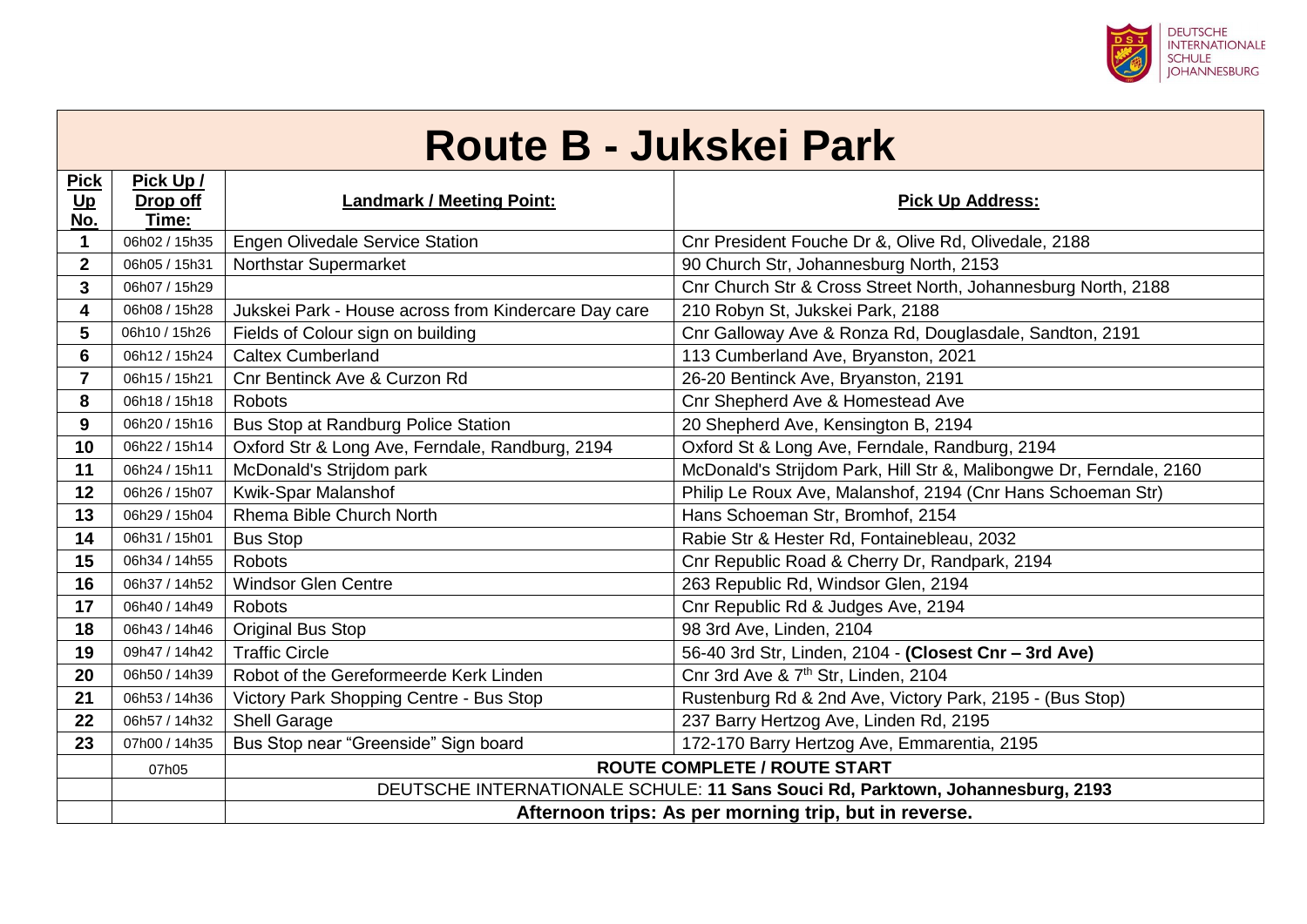

# **Route C - Fourways | Morning Route**

| <b>Pick</b><br><u>Up</u> | <b>Pick Up</b><br><u>Time:</u> | <b>Landmark / Meeting Point:</b>                                               | <b>Pick Up Address:</b>                                            |
|--------------------------|--------------------------------|--------------------------------------------------------------------------------|--------------------------------------------------------------------|
| 1                        | 05h55                          | Sasol Fourways                                                                 | Fourways Blvd & Cnr Percy Str, Fourways, 2191                      |
| $\mathbf{2}$             | 06h05                          | Sasol Witkoppen                                                                | Witkoppen Rd, Fourways, 2191                                       |
| $3\phantom{a}$           | 06h10                          | <b>Total Douglasdale</b>                                                       | Douglas Dr & Cnr Leslie Ave, Douglasdale, 2191                     |
| 4                        | 06h14                          | <b>Robots</b>                                                                  | Cnr Leslie Ave & Penguin Drive, Sandton, 2055                      |
| 5                        | 06h20                          | Thomaskirche / Thomas Church North Rand                                        | 187 Bryanston Dr, Bryanston, 2191                                  |
| 6                        | 06h23                          | No Land Marks Cnr Bryanston Dr & Cnr Grosvenor Rd                              | Cnr Bryanston Dr and Cnr Grosvenor Rd, Sandton, 2191               |
| 7                        | 06h29                          | Cramerview Village Centre - Near the Pharmacy                                  | 277 Main Rd, Bryanston, 2021                                       |
| 8                        | 06h35                          | Chicken Licken - Braam Fischer                                                 | Shop 1, IHS House, 220 Bram Fischer Dr, Kensington B, 2194         |
| 9                        | 06h38                          | No Land Marks - T- Junction                                                    | 75 Gordon Ave, Blairgowrie, Randburg, 2194                         |
| 10                       | 06h42                          | Bus Stop -Safe parking & visibility for bus & cars                             | Blairgowrie Plaza, 51 Conrad Dr, Blairgowrie, 2194                 |
| 11                       | 06h45                          | Helen's Cakes                                                                  | 10-6 Buckingham Ave, Craighall Park, 2196                          |
| 12                       | 06h48                          | <b>Traffic Circle</b>                                                          | Cnr Buckingham Ave & Richmond Ave, Craighall                       |
| 13                       | 06h50                          | Cnr Café restaurant                                                            | Cnr Cafe, Buckingham Ave &, Rothesay Ave, Craighall Park, Randburg |
| 14                       | 06h55                          | <b>Shell Parkhurst Corner Service Station</b>                                  | 1st Ave W &, 6th St, Randburg, 2193                                |
| 15                       | 07h00                          |                                                                                | Cnr Greenway & Greenside Rd, Randburg, 2034                        |
| 16                       | 07h05                          |                                                                                | Wicklow Ave & Roscommon Rd, Parkview, 2122                         |
|                          | 07h10                          |                                                                                | <b>ROUTE COMPLETE</b>                                              |
|                          |                                | DEUTSCHE INTERNATIONALE SCHULE: 11 Sans Souci Rd, Parktown, Johannesburg, 2193 |                                                                    |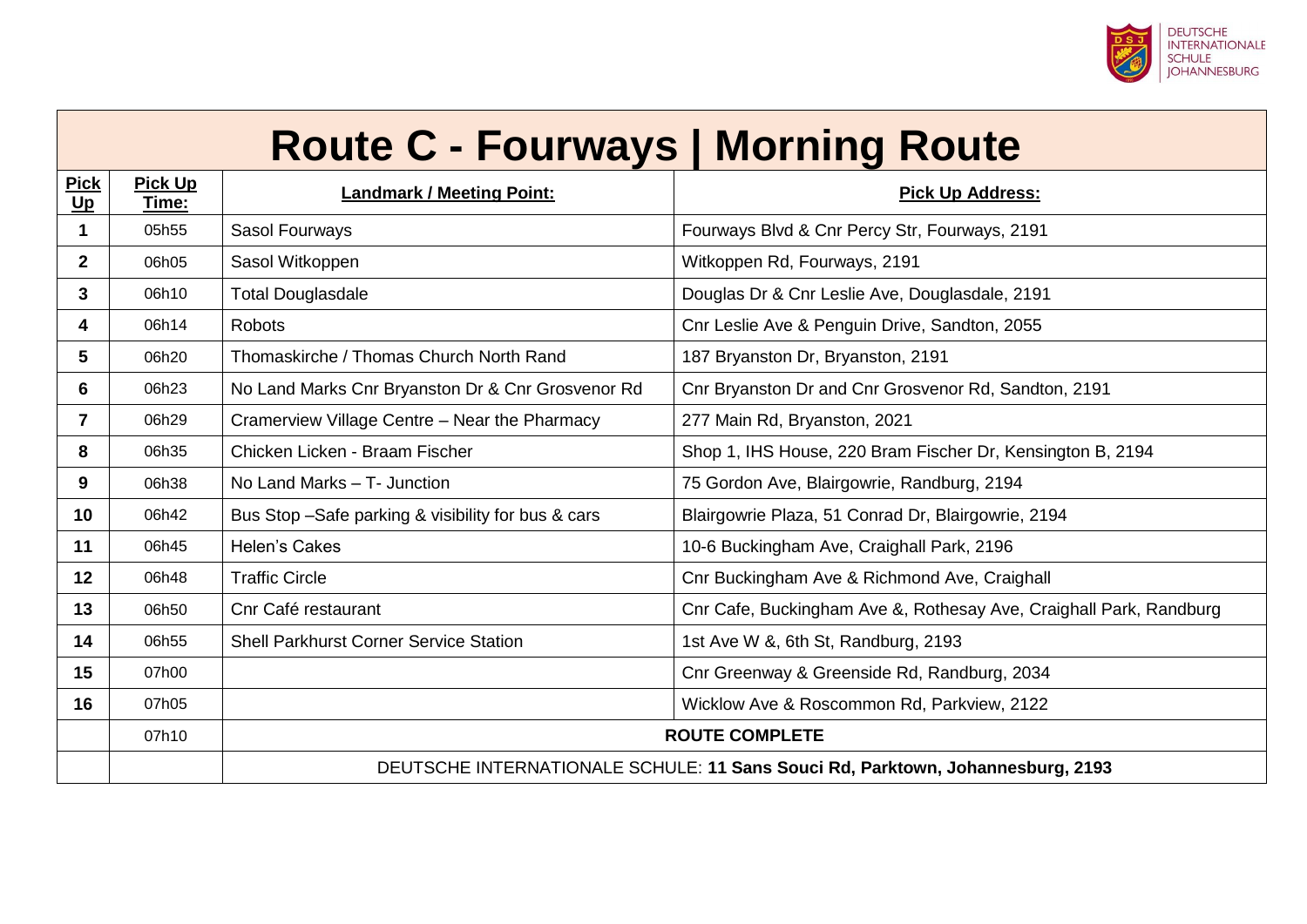

### **Route C - Fourways | Afternoon Route**

| <b>Pick</b><br>$u$ | Drop off<br>Time:     | <b>Landmark / Meeting Point:</b>                    | <b>Pick Up Address:</b>                                            |  |
|--------------------|-----------------------|-----------------------------------------------------|--------------------------------------------------------------------|--|
|                    | 14H35                 | <b>Buses Depart from DSJ</b>                        |                                                                    |  |
| $\mathbf 1$        | 14h40                 |                                                     | Cnr Greenway & Greenside Rd, Randburg, 2034                        |  |
| $\boldsymbol{2}$   | 14h42                 |                                                     | Cnr The Braids Road & Greenway, Greenside, Randburg, 2034          |  |
| 3                  | 14h46                 | <b>Shell Parkhurst Corner Service Station</b>       | 1st Ave W &, 6th St, Randburg, 2193                                |  |
| 4                  | 14h59                 | Cnr Café restaurant                                 | Cnr Cafe, Buckingham Ave &, Rothesay Ave, Craighall Park, Randburg |  |
| 5                  | 14h51                 | <b>Traffic Circle</b>                               | Cnr Buckingham Ave & Richmond Ave, Craighall, Randburg             |  |
| 6                  | 14h53                 | Helen's Cakes                                       | 10-6 Buckingham Ave, Craighall Park, Randburg, 2196                |  |
| $\overline{7}$     | 14h57                 | Blairgowrie Plaza - Spar                            | Blairgowrie Plaza, 70 Conrad Dr, Blairgowrie, Randburg, 2194       |  |
| 8                  | 14h59                 | T-Junction(Cnr Gordon Ave and Standard Dr)          | 75 Gordon Ave, Blairgowrie, Randburg, 2194                         |  |
| 9                  | 15h00                 | 4 way stop                                          | Cnr Gordon Ave & Judy Rd Blairgowrie, Randburg, 2194               |  |
| 10                 | 15h08                 | Chicken Licken - Braam Fischer                      | Shop 1, IHS House, 220 Bram Fischer Dr, Kensington B, 2194         |  |
| 11                 | 15h12                 | Cramerview Village Centre - Near the Pharmacy       | 277 Main Rd, Bryanston, Johannesburg, 2021                         |  |
| 12                 | 15h16                 |                                                     | Cnr Bryanston Dr and Cnr Grosvenor Rd Sandton, 2191                |  |
| 13                 | 15h20                 | Thomaskirche / Thomas Church North Rand             | 187 Bryanston Dr, Bryanston Sandton, 2191                          |  |
| 14                 | 15h24                 | Robots                                              | Cnr Leslie Ave & Penguin Dr, Sandton, 2055                         |  |
| 15                 | 15h26                 | <b>Total Douglasdale</b>                            | Douglas Dr & Cnr Leslie Ave, Douglasdale, Sandton, 2191            |  |
| 16                 | 15h31                 | Sasol Witkoppen                                     | Witkoppen Rd, Fourways, 2191                                       |  |
| 17                 | 15h35                 | Witkoppen Primary School                            | Fourways, 2055                                                     |  |
| 18                 | 15h45                 | <b>Broadacres Shopping Centre</b>                   | BP, Valley Rd, Cedar Rd, Sandton, 2055                             |  |
| 19                 | 15h50                 | Fourways Garden Shopping Centre                     | Uranium Str, Witkoppen, Sandton, 2068                              |  |
| 20                 | 16h00                 | Dainfern Square - Main Entrance near traffic circle | Cnr of William Nicol Dr & Broadacres Dr, Fourways,                 |  |
|                    | <b>ROUTE COMPLETE</b> |                                                     |                                                                    |  |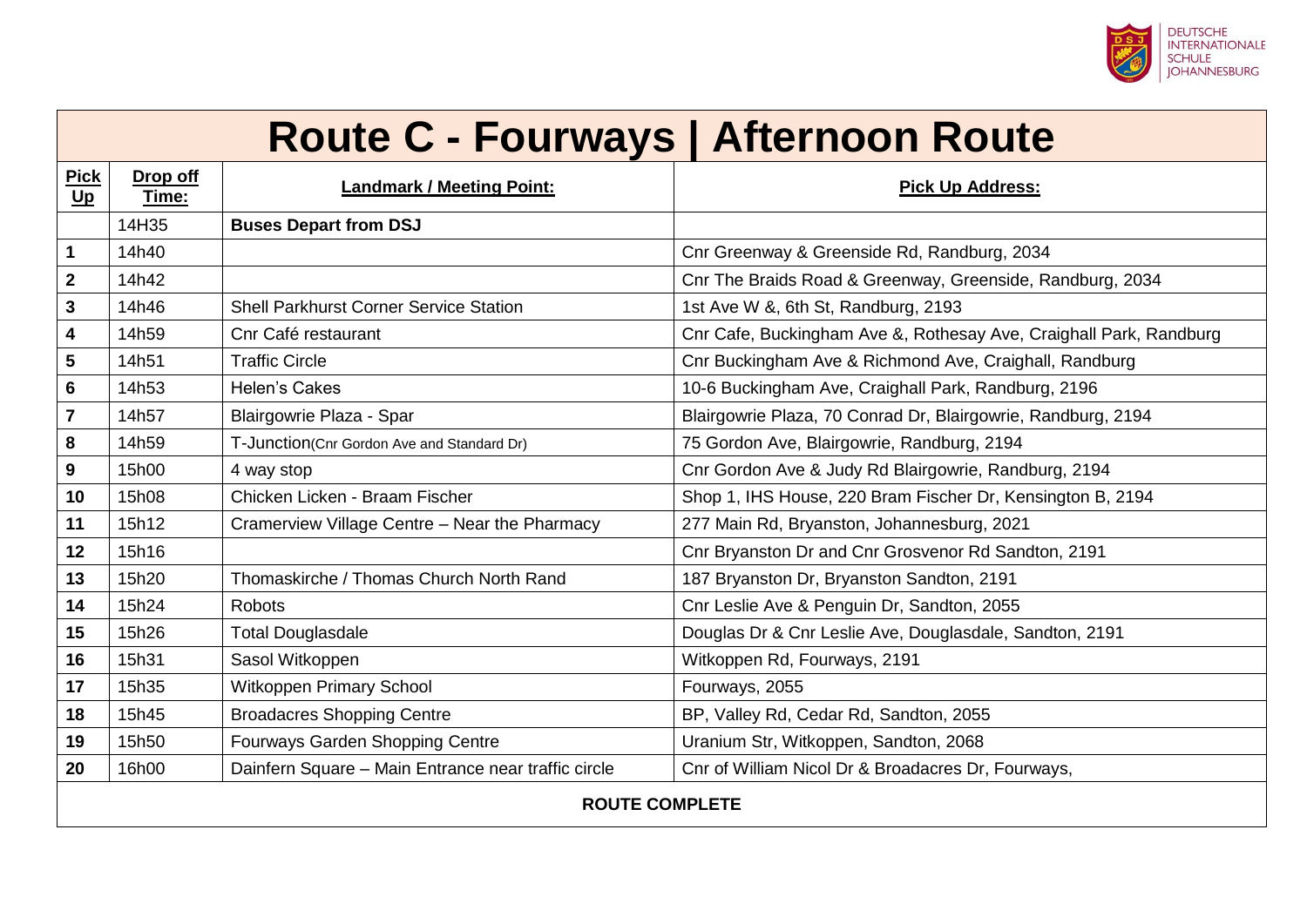

#### **Route D - West Rand | Morning Route**

| <u>Pick</u><br>Up<br>No. | <b>Pick Up</b><br>Time: | <b>Landmark / Meeting Point:</b>                                                                         | <b>Pick Up Address:</b>                                             |
|--------------------------|-------------------------|----------------------------------------------------------------------------------------------------------|---------------------------------------------------------------------|
| 1                        | 06h00                   | Sasol Wilropark,                                                                                         | Cnr CR Swart Rd &, Mimosa Str, Wilro Park, Roodepoort, 1724         |
| $\overline{2}$           | 06h04                   | <b>Total Westgate Service Centre</b>                                                                     | 120 Ontdekkers Rd, Horizon View, Roodepoort, 1724                   |
| 3                        | 06h08                   | 60m after intersection (Amalik Training Centre parking) -<br>Only safe space to park on the service road | Robots Cnr Ontdekkers Rd and Mouton Rd Florida Park, 1709           |
| 4                        | 06h11                   | Entrance of the Spar @ Florida Junction Shopping<br>Centre, Christiaan de Wet Rd, Roodepoort             | Christiaan de Wet Rd, Roodepoort, 1724                              |
| 5                        | 06h16                   | Sunflower Fruit and Vegetable Market                                                                     | 127 Honeyball Ave, Selwyn, Roodepoort, 1709                         |
| 6                        | 06h20                   | <b>Robots</b>                                                                                            | Goldman Str & 3rd Avenue, Florida, Roodepoort                       |
| $\overline{7}$           | 06h25                   | <b>Robots</b>                                                                                            | Goldman Str & 9th Ave, Florida, Roodepoort, 1710                    |
| 8                        | 06h27                   | <b>Shell Garage</b>                                                                                      | 1 Gordon Rd, Florida North, Johannesburg, 1709                      |
| 9                        | 06h30                   | Woolworths Food, Florida Glen                                                                            | 12, Terrazzo Centre, Corner Gordon Rd & Lange Ave, Roodepoort, 1709 |
| 10                       | 06h34                   | <b>BP</b> Garage                                                                                         | 461 Gordon Rd, Bergbron, 1712                                       |
| 11                       | 06h37                   |                                                                                                          | Cnr Gordon Rd & Koelenhof Rd, Northcliff, 2115                      |
| 12                       | 06h40                   |                                                                                                          | Cnr Long Str and La Gratitude Rd, Northcliff, 2115                  |
| 13                       | 06h43                   | <b>Bus Stop</b>                                                                                          | Cnr 5th Str & Twist Str, Albertskroon, 2195                         |
| 14                       | 06h45                   |                                                                                                          | Cnr 5th Str & 9th Str, Albertskroon, 2195                           |
| 15                       | 06h48                   | <b>KFC Sophiatown</b>                                                                                    | 34 Edward Rd, Cnr Miller Street, Sophiatown, 0000                   |
| 16                       | 06h52                   | <b>Assembly Westdene Community</b>                                                                       | Thornton & Toby Str, Westdene, 2092                                 |
| 17                       | 06h55                   |                                                                                                          | 4th Ave & Thornton Rd, Westdene, 2092                               |
| 18                       | 06h57                   |                                                                                                          | Aberdeen Str & Lewes Rd, Westdene, 2092                             |
| 19                       | 07h01                   | <b>Robots</b>                                                                                            | Cnr Kingsway Ave & Cookham Rd, Auckland Park, 2092                  |
|                          | 07h05                   |                                                                                                          | <b>ROUTE COMPLETE</b>                                               |
|                          |                         | DEUTSCHE INTERNATIONALE SCHULE, 11 Sans Souci Rd, Parktown, Johannesburg, 2193                           |                                                                     |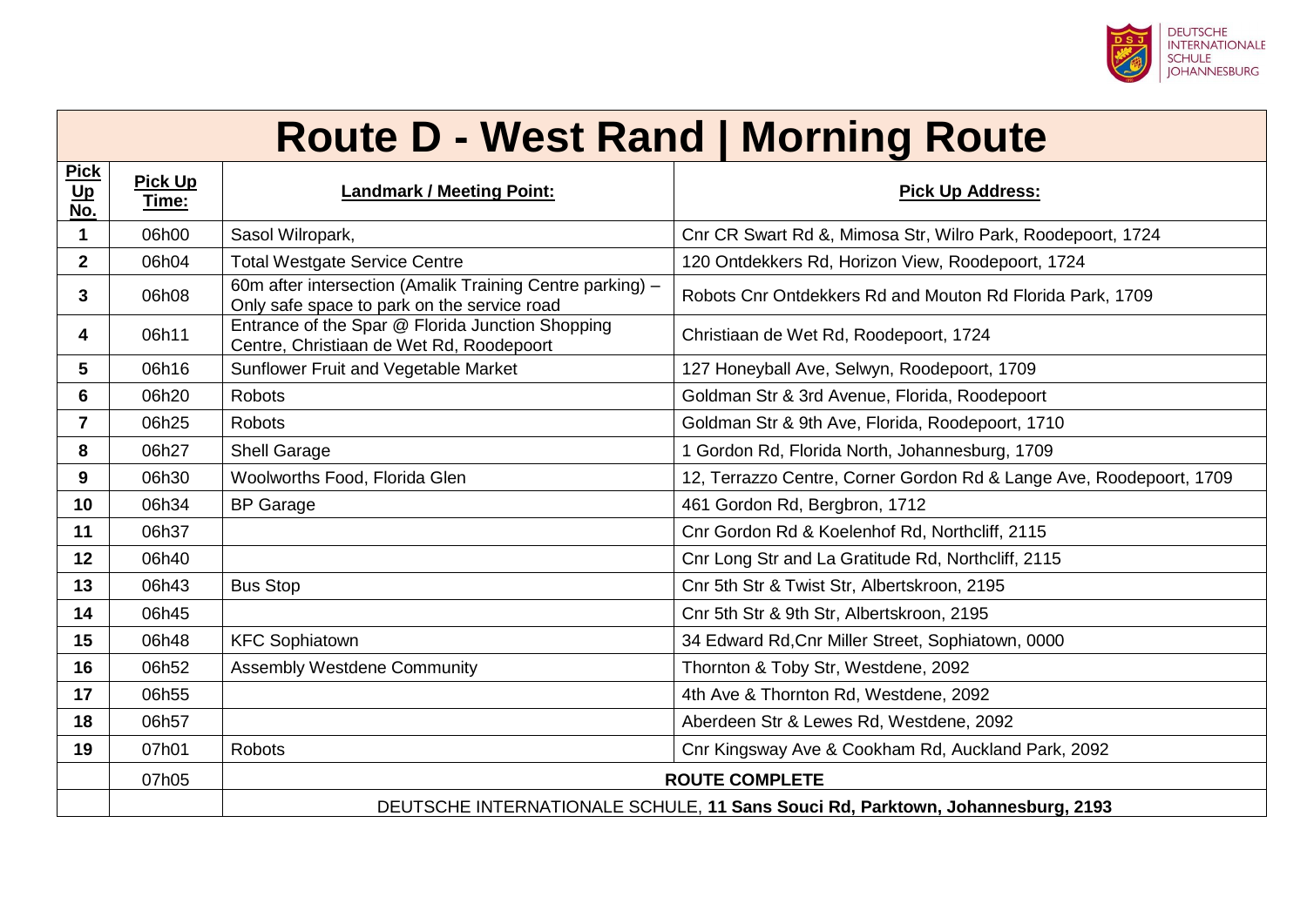

|                           | <b>Route D - West Rand   Afternoon Route</b> |                                      |                                                                     |  |
|---------------------------|----------------------------------------------|--------------------------------------|---------------------------------------------------------------------|--|
| <b>Pick</b><br>$u$<br>No. | <b>Pick Up</b><br>Time:                      | <b>Landmark / Meeting Point:</b>     | <b>Pick Up Address:</b>                                             |  |
|                           | 14h35                                        | <b>Buses Depart from DSJ</b>         |                                                                     |  |
| $\blacktriangleleft$      | 14h40                                        | <b>Robots</b>                        | Henleyweg & Kingsway Ave, Auckland Park, 2092                       |  |
| $\mathbf{2}$              | 14h42                                        | <b>Robots</b>                        | Cnr Kingsway Ave & Cookham Rd, Auckland Park, 2092                  |  |
| $\mathbf{3}$              | 14h45                                        |                                      | Aberdeen Str & Lewes Rd, Westdene, 2092                             |  |
| 4                         | 14h48                                        |                                      | 4th Ave & Thornton Rd, Westdene, 2092                               |  |
| $5\phantom{.0}$           | 14h50                                        | <b>Assembly Westdene Community</b>   | Thornton & Toby Str, Westdene, 2092                                 |  |
| 6                         | 14h52                                        | <b>KFC Sophiatown</b>                | 34 Edward Rd, Cnr Miller Str, Sophiatown, 0000                      |  |
| $\overline{7}$            | 14h55                                        |                                      | Twist/Main (Long), Twist Str, Albertville, 2195                     |  |
| 8                         | 14h56                                        |                                      | Cnr 5th Str & 9th Str, Albertskroon, 2195                           |  |
| 9                         | 14h57                                        | <b>Bus Stop</b>                      | Cnr 5th Str & Twist Str, Albertskroon, 2195                         |  |
| 10                        | 15h00                                        |                                      | Cnr Long Str & La Gratitude Rd, Northcliff, 2115                    |  |
| 11                        | 15h02                                        |                                      | Cnr Gordon Rd & Koelenhof Rd, Northcliff, 2115                      |  |
| 12                        | 15h06                                        | Woolworths Food, Florida Glen        | 12, Terrazzo Centre, Cnr Gordon Road & Lange Ave, Roodepoort, 1709  |  |
| 13                        | 15h11                                        | <b>Shell Garage</b>                  | 1 Gordon Rd, Florida North, 1709                                    |  |
| 14                        | 15h14                                        | <b>Robots</b>                        | Goldman St & 9th Ave, Florida, 1710                                 |  |
| 15                        | 15h16                                        | <b>Robots</b>                        | Goldman Str & 3rd Ave, Florida                                      |  |
| 16                        | 15h20                                        | Sunflower Fruit and Vegetable Market | 127 Honeyball Ave, Selwyn, Roodepoort, 1709                         |  |
| 17                        | 15h24                                        | Entrance of the Spar                 | Florida Junction Shopping Centre, Christiaan de Wet Rd, Roodepoort  |  |
| 18                        | 15h30                                        | Pet Hyper & Suzuki Dealership        | Robots Cnr Ontdekkers Rd & Mouton Rd Florida Park, Roodepoort, 1709 |  |
| 19                        | 15h35                                        | <b>Total Westgate Service Centre</b> | 120 Ontdekkers Rd, Horizon View, Roodepoort, 1724                   |  |
| 20                        | 15h39                                        | Sasol Wilropark                      | Cnr CR Swart Rd &, Mimosa Str, Wilro Park, Roodepoort, 1724         |  |
|                           | <b>ROUTE COMPLETE</b>                        |                                      |                                                                     |  |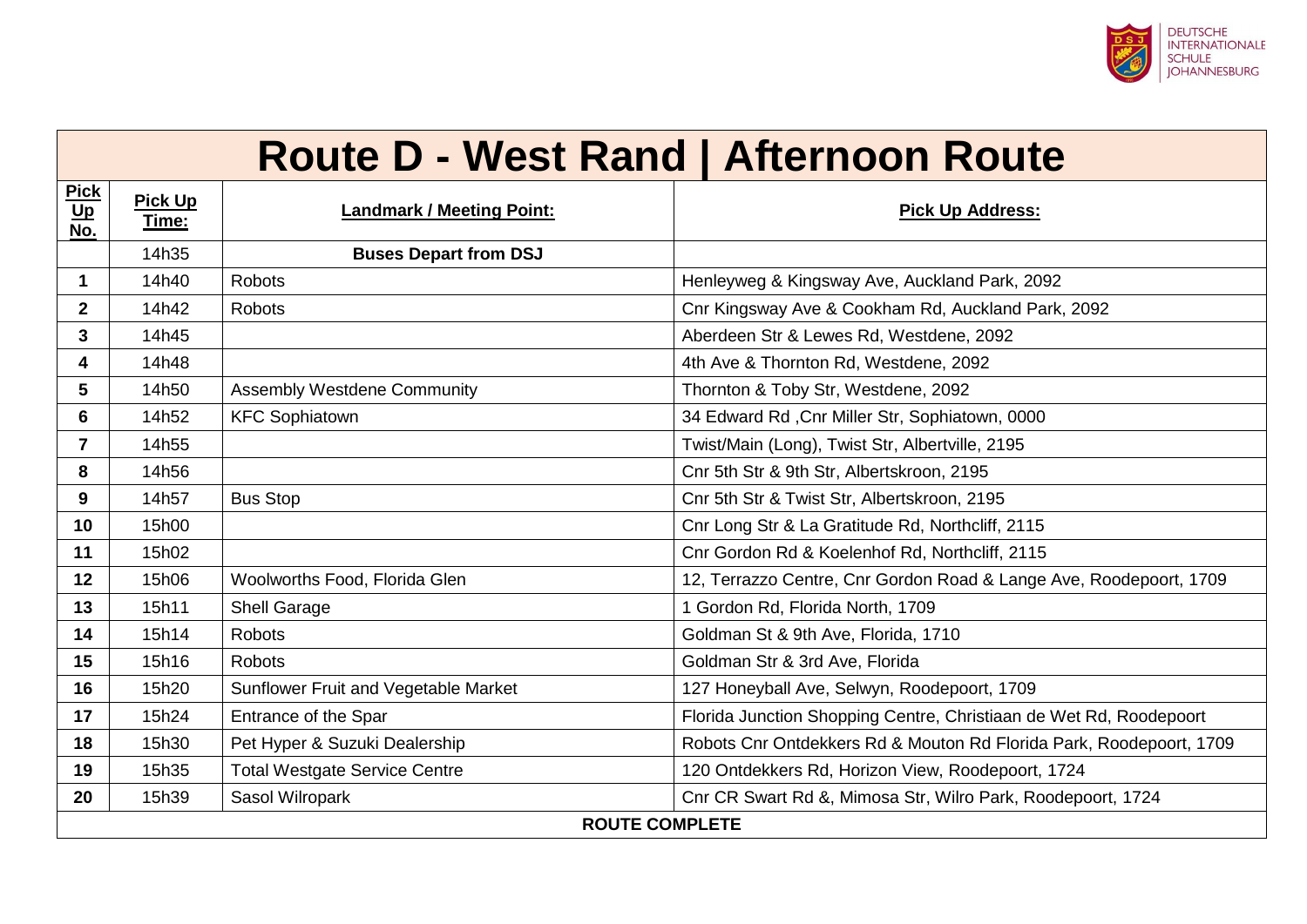

# **Route E - Edenvale | Morning Route**

| <b>Pick</b><br>$u$<br>No: | <b>Pick Up</b><br>Time: | <b>Landmark / Meeting Point:</b>                                               | <b>Pick Up Address:</b>                            |
|---------------------------|-------------------------|--------------------------------------------------------------------------------|----------------------------------------------------|
| 1                         | 06h30                   | <b>*NEW*</b> - SEEFF Edenvale Branch                                           | 13 Linksfield Rd, Dunvegan, Edenvale, 1609         |
| $\mathbf{2}$              | 06h35                   | Robots                                                                         | Cnr Horwood Str & 1st Avenue, Dunvegan             |
| $3\phantom{a}$            | 06h38                   | Bedfordview Health & Country Club                                              | Harper Rd, Bedfordview, 2008                       |
| 4                         | 06h42                   | Harcusweg closed off, learners can wait here                                   | Cnr Van Buuren Rd and Harcus Rd, Bedfordview, 2008 |
| 5                         | 06h45                   | <b>Bedfordview Community Centre</b>                                            | 1 Hawley Rd, Geldenhuis Estate AH, Germiston, 1401 |
| 6                         | 06h49                   | Robots                                                                         | Nicol Rd & Van Der Linde Rd, Bedfordview, 2008     |
| $\overline{7}$            | 06h55                   | Eastgate - Bus Stop outside Shell Garage                                       | Cumberland Rd & County Rd, Kensington, 2101        |
| 8                         | 06h58                   | <b>Caltex Garage</b>                                                           | Cyrildene, Johannesburg, 2198                      |
| 9                         | 07h02                   | <b>Robots</b>                                                                  | Cnr Observatory Ave & Innes Str, Observatory, 2187 |
| 10                        | 07h07                   |                                                                                | Tudhope Ave & Honey Str, Berea                     |
| 11                        | 07h10                   | No Robots - One-way street - Cnr Wolmarans & Claim                             | Cnr Wolmarans and Claim Str, Hillbrow              |
| 12                        | 07h13                   | Friedenskirche Lutheran Church                                                 | 38 Edith Cavell Str, Hillbrow, 2001                |
| 13                        | 07h15                   | Robots                                                                         | Cnr Edith Cavell Str and Pretoria Str, Hillbrow    |
| 14                        | 07h20                   | <b>Claredon Place</b>                                                          | Clarendon Place, Parktown                          |
|                           | 07h25                   | <b>ROUTE COMPLETE</b>                                                          |                                                    |
|                           |                         | DEUTSCHE INTERNATIONALE SCHULE, 11 Sans Souci Rd, Parktown, Johannesburg, 2193 |                                                    |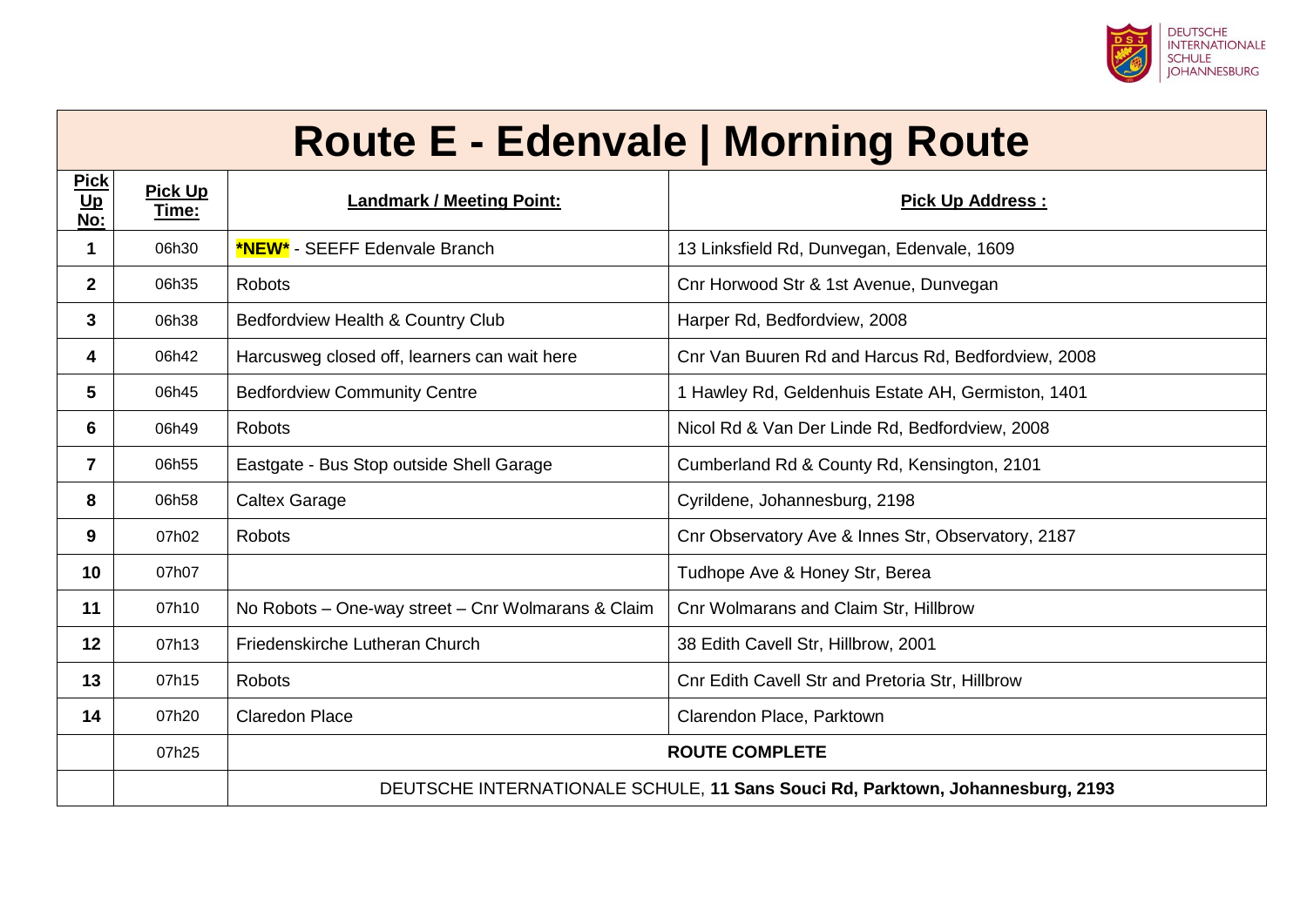

### **Route E - Edenvale | Afternoon Route**

| <b>Pick</b><br>$u$<br>No: | <b>Pick Up</b><br>Time | <b>Landmark / Meeting Point:</b>               | <b>Pick Up Address:</b>                                                             |  |  |
|---------------------------|------------------------|------------------------------------------------|-------------------------------------------------------------------------------------|--|--|
|                           | 14h35                  | <b>Buses Depart from DSJ</b>                   | 11 Sans Souci Rd, Parktown, 2193                                                    |  |  |
| 1                         | 14h45                  | <b>Clarendon Place</b>                         | Clarendon Place, Parktown                                                           |  |  |
| $\mathbf{2}$              | 14h47                  |                                                | Cnr Edith Cavell Str and Pretoria Str, Hillbrow                                     |  |  |
| 3                         | 14h49                  | Friedenskirche Lutheran Church                 | 38 Edith Cavell Str, Hillbrow 2001                                                  |  |  |
| 4                         | 14h51                  | Robots - One-way street                        | Smit Str & Claim Str, Hillbrow, 2001                                                |  |  |
| 5                         | 14h56                  |                                                | Tudhope Ave & Honey Str, Berea                                                      |  |  |
| 6                         | 15h03                  | <b>Robots</b>                                  | Cnr Observatory Ave & Innes Str, Observatory, 2187                                  |  |  |
| 7                         | 15h08                  | <b>Caltex Garage</b>                           | Cyrildene, 2198                                                                     |  |  |
| 8                         | 15h12                  | Eastgate - Bus Stop outside Shell Garage       | Cumberland Rd & County Rd, Kensington, 2101                                         |  |  |
| 9                         | 15h15                  | <b>Robots</b>                                  | Nicol Rd & Van Der Linde Rd, Bedfordview, 2008                                      |  |  |
| 10                        | 15h18                  | <b>Bedfordview Community Centre</b>            | 1 Hawley Rd, Geldenhuis Estate AH, Germiston, 1401                                  |  |  |
| 11                        | 15h20                  | Harcusweg is closed off students can wait here | Cnr Van Buuren Rd and Harcus Rd, Bedfordview, 2008                                  |  |  |
| 12                        | 15h21                  | Bedfordview Health & Country Club Ltd          | Harper Rd, Bedfordview, 2008                                                        |  |  |
| 13                        | 15h25                  | <b>Robots</b>                                  | Cnr Horwood Str & 1st Ave, Dunvegan                                                 |  |  |
| 14                        | 15h29                  | <b>*NEW*</b> - SEEFF Edenvale Branch           | 13 Linksfield Rd, Dunvegan, Edenvale, 1609                                          |  |  |
| 15                        | 15h35                  | <b>*NEW*</b> - Medicross Medical Centre        | Medicross Medical Centre, Spar Sentrum, 111 Andries Pretorius Rd,<br>Edenvale, 1609 |  |  |
|                           | <b>ROUTE COMPLETE</b>  |                                                |                                                                                     |  |  |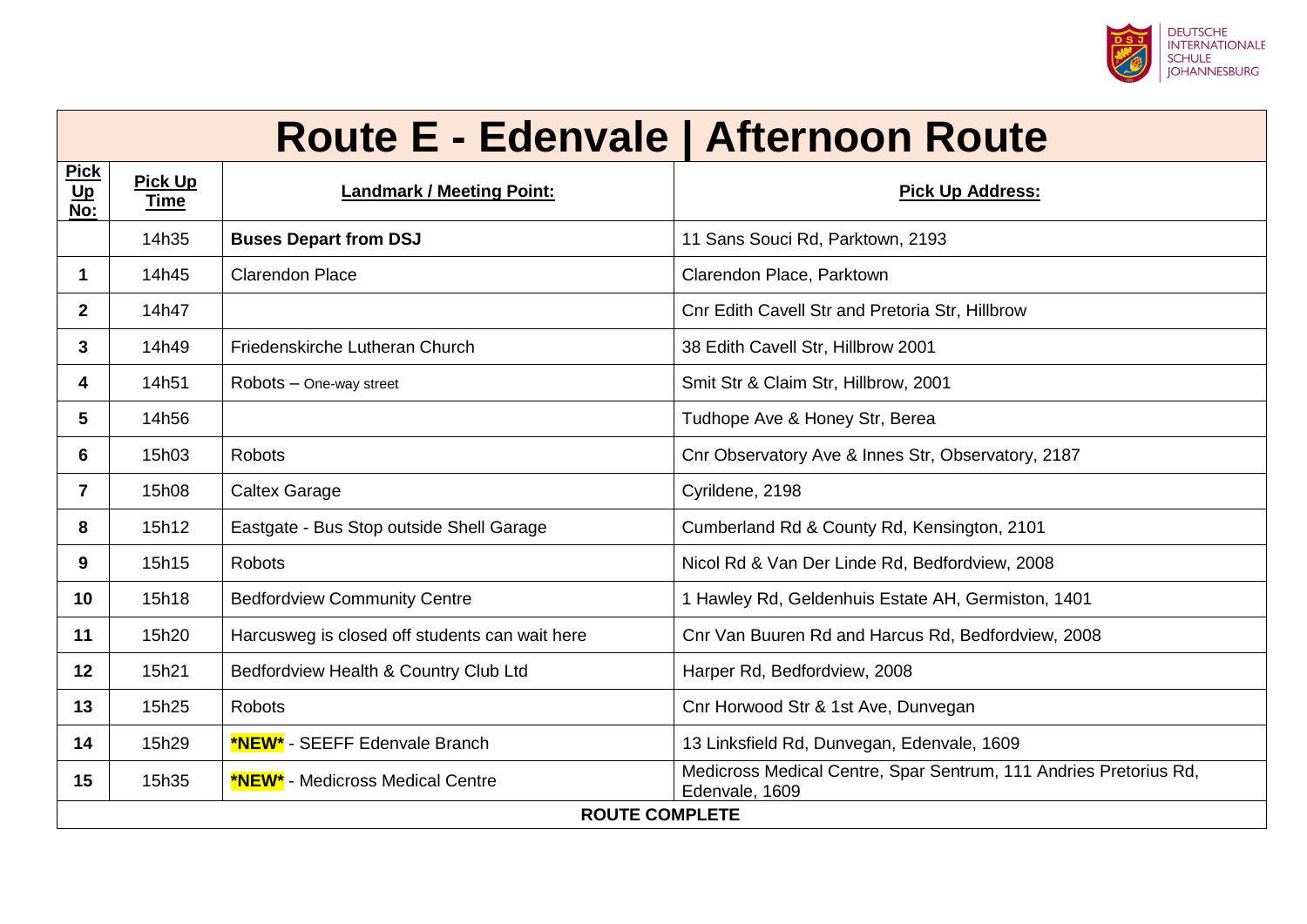

# **Route F – Lonehill | Morning Route**

| <b>Pick</b><br>$\mathbf{u}$<br>$\overline{\text{No}}$ : | Pick up<br>time: | Land mark / meeting point:                                                                                              | Pick up address:                                                                                |
|---------------------------------------------------------|------------------|-------------------------------------------------------------------------------------------------------------------------|-------------------------------------------------------------------------------------------------|
|                                                         | 06h00            | Nandos Drive Through @ Leaping Frog Shopping Centre                                                                     | Cnr Mulbarton Rd & William Nicol Dr Shop G053B, Leaping Frog Shopping<br>Centre, Fourways, 2132 |
| $\mathbf{2}$                                            | 06h07            | Otters real Estate Agency Bus Stop                                                                                      | 34 Concourse Cres Cnr Lonehill Blvd, Lonehill, Pick up is Lonehill Blvd bus stop                |
| 3                                                       | 06h12            | Porsche Centre, Johannesburg                                                                                            | Witkoppen Rd & Wroxham Rd, Paulshof, 2191                                                       |
| 4                                                       | 06h18            | Engen Garage                                                                                                            | Cnr Cambridge Rd &, Frans Hals Str, Petervale, 2191                                             |
| 5                                                       | 06h20            | By the entry control booms                                                                                              | Cnr St Audley Rd & Str James Crescent, Bryanston, 2191                                          |
| 6                                                       | 06h25            | Back side of Bryneven sports fields (indoor soccer nets) on<br>Ballyclare Dr AKA SuperSport United Soccer School Fields | Cnr St Audley Rd & Ballyclare Drive, Sandton                                                    |
| $\mathbf{7}$                                            | 06h28            | By the entry control booms                                                                                              | Cnr Ballyclare Dr & Jasmine Str, Morningside, 2057                                              |
| 8                                                       | 06h30            | <b>Bus Stop UNDER POWER LINES</b>                                                                                       | 35-43 Benmore Rd, Benmore Gardens, 2057                                                         |
| 9                                                       | 06h33            | Entrance 1 @ Benmore Shopping centre - MAIN<br><b>ENTRANCE on 11th St</b>                                               | Benmore Shopping Centre, Benmore Rd, Morningside, 2057<br>Pick up in 11th Ave - Entrance 1      |
| 10                                                      | 06h37            | 200 Meters down from Original pick up - Rosebank<br><b>Union Church</b>                                                 | Cnr William Nicol & Argyle Ave, Hurlingham, 2070                                                |
| 11                                                      | 06h40            | Bus Stop just after 2nd Rd by the speed road sign board<br>"80km/h"                                                     | Cnr William Nicol & 2nd Rd, Hyde Park                                                           |
| $12 \overline{ }$                                       | 06h45            | Bathroom bizarre, Rosebank                                                                                              | 1 Jan Smuts Ave &, Jellicoe Ave, Rosebank, 2196                                                 |
|                                                         | 06h52            |                                                                                                                         | <b>ROUTE COMPLETE</b>                                                                           |
|                                                         |                  | DEUTSCHE INTERNATIONALE SCHULE, 11 Sans Souci Rd, Parktown, Johannesburg, 2193                                          |                                                                                                 |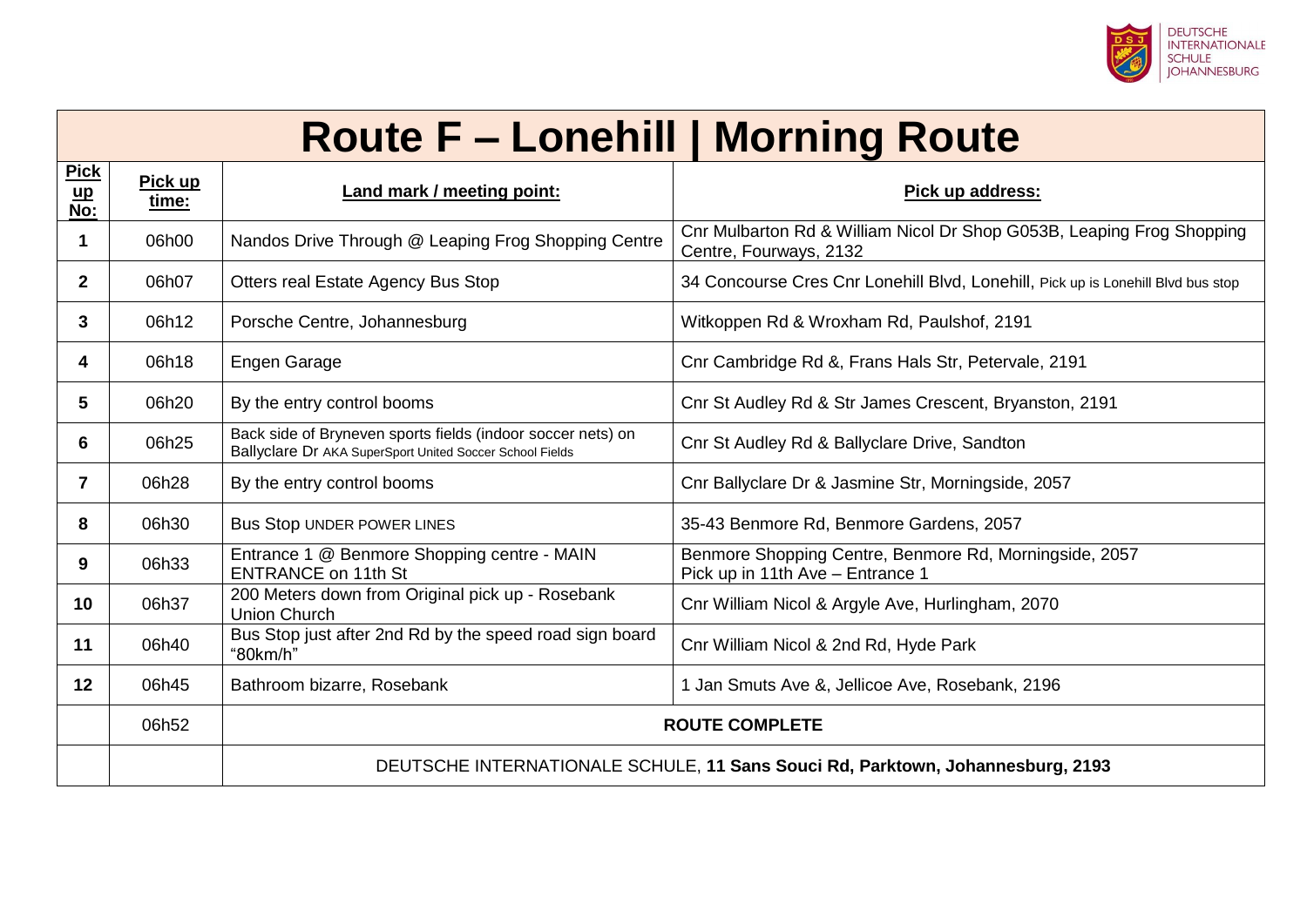

# **Route F/G – Lonehill | Afternoon Route**

| <b>Pick</b><br>$\mathbf{u}\mathbf{p}$<br>No: | Drop off<br>time:                       | Land mark / drop off point:                                      | Drop off address:                                            |  |  |
|----------------------------------------------|-----------------------------------------|------------------------------------------------------------------|--------------------------------------------------------------|--|--|
|                                              | <b>Buses Depart from DSJ from 14h35</b> |                                                                  |                                                              |  |  |
| 1                                            | 14h42                                   |                                                                  | Cnr of Cotswold Dr & Engelwold Dr, Randburg, 2132            |  |  |
| $\mathbf{2}$                                 | 14h43                                   | SVB House "SVB"                                                  | Cnr Cotswold Dr & Oxford Rd, Randburg                        |  |  |
| 3                                            | 14h46                                   | Kingsmead College sign across from "The Zone @<br>Rosebank" Mall | Oxford Rd & Tyrwhitt Ave Rosebank                            |  |  |
| 4                                            | 15h00                                   |                                                                  | Oxford Rd & Hume Rd, Dunkeld, 2196                           |  |  |
| 5                                            | 15h02                                   | <b>Thrupps Illovo Centre</b>                                     | 204 Oxford Rd, Illovo, Sandton, 2196                         |  |  |
| 6                                            | 15h07                                   | Shell Garage                                                     | Cnr Rivonia Rd and Federal Ave, Sandhurst, 2196              |  |  |
| $\overline{7}$                               | 15h12                                   | Holiday Inn Express, Sandton                                     | Cnr Rivonia Rd and Maude Str, Sandown,                       |  |  |
|                                              |                                         | Aston Martin & Bentley Dealerships / Planet Fitness / Daytone    |                                                              |  |  |
| 8                                            | 15h22                                   | McDonald's Sandton Rock & Roll                                   | Cnr Grayston Dr &, Rivonia Rd, Morningside, 2191             |  |  |
| 9                                            | 15h27                                   | Morningside Shopping Centre                                      | Cnr of Rivonia and Outspan Rd, Morningside, 2196             |  |  |
| 10                                           | 15h30                                   | <b>Coleraine Park</b>                                            | Cnr Ballyclare Dr & Coleraine Dr, Sandton                    |  |  |
| 11                                           | 15h32                                   |                                                                  | Cnr Coleraine Dr & Bryanston Dr, Bryanston                   |  |  |
| 12 <sup>2</sup>                              | 15h34                                   | By the entry control booms                                       | Cnr St Audley Rd & Str James Cres, Bryanston, 2191           |  |  |
| 13                                           | 15h36                                   | <b>Riverside Shopping Centre</b>                                 | Riverside Shopping Centre, 319 Bryanston Dr, Bryanston, 2191 |  |  |
| 14                                           | 15h40                                   | Engen Garage, Petervale                                          | Cnr Cambridge Rd &, Frans Hals Str, Petervale, 2191          |  |  |
| 15                                           | 15h49                                   | Sunning Hill Hospital Main Entrance                              | Nanyuki Rd, Sunninghill                                      |  |  |
| 16                                           | 15h53                                   | Sunninghill Village Shopping Centre                              | Cnr Maxwell Dr & Edison Crescent, Sunninghill                |  |  |
| 17                                           |                                         |                                                                  | Cnr Waterfall Dr & Tudor Ave, Sunninghill                    |  |  |
|                                              | 15h57                                   |                                                                  | <b>Maxwell changes to Waterfall drive</b>                    |  |  |
| <b>ROUTE COMPLETE</b>                        |                                         |                                                                  |                                                              |  |  |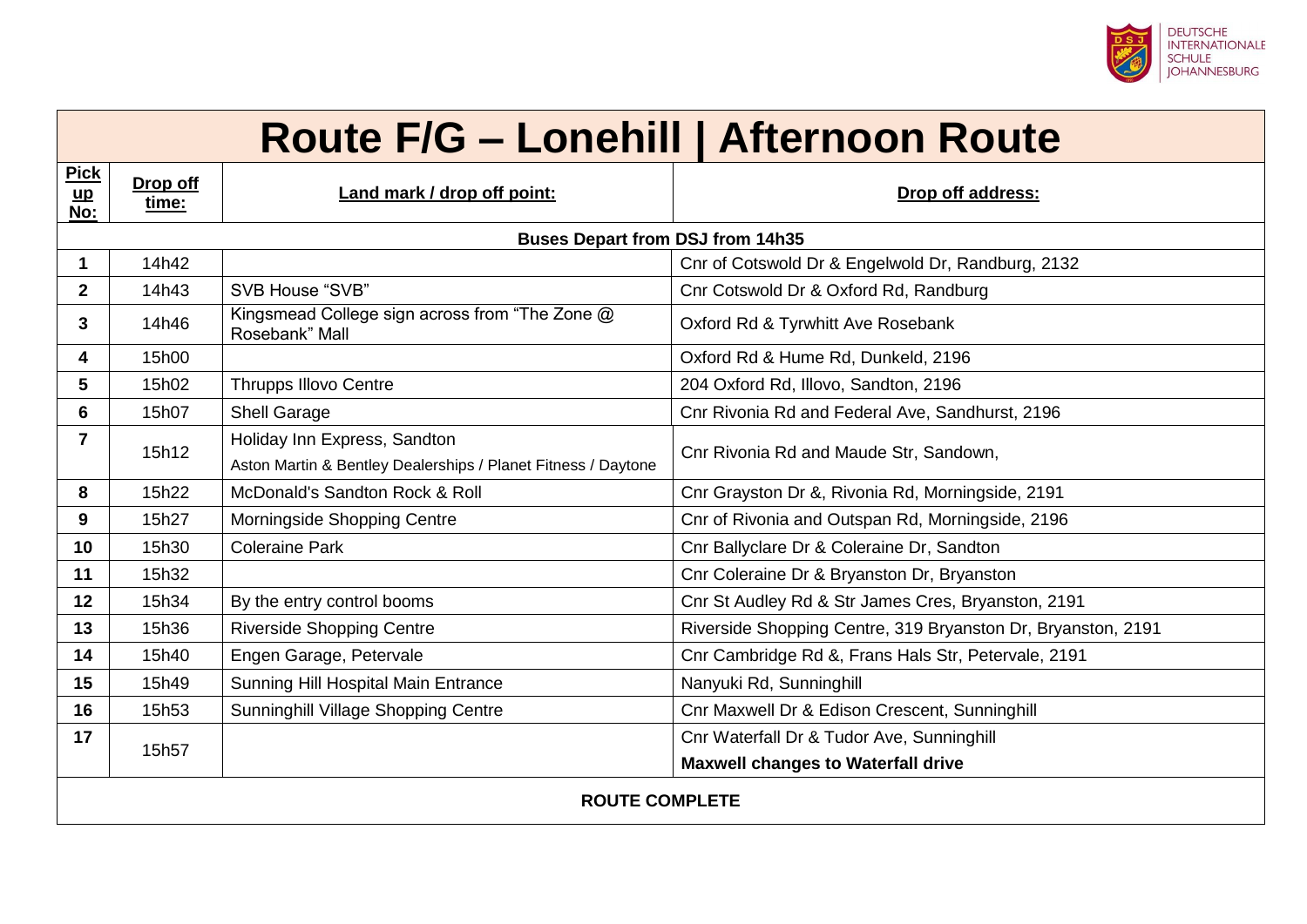

|                                    | <b>Route G - Kyalami   Mornings ONLY</b> |                                                                                      |                                                                                                                                                                                                                                            |  |
|------------------------------------|------------------------------------------|--------------------------------------------------------------------------------------|--------------------------------------------------------------------------------------------------------------------------------------------------------------------------------------------------------------------------------------------|--|
| <b>Pick</b><br>$\mathbf{u}$<br>No: | Pick up<br>time:                         | Land mark / meeting point:                                                           | Pick up address:                                                                                                                                                                                                                           |  |
| -1                                 | 06h10                                    | Kyalami Race Track - Main Gate                                                       | Cnr Pitts Ave & Allandale Rd, Kyalami, Midrand, 1684<br>Next pick up is 5.3km away<br>TO NEXT PICK UP: GO DOWN WOODMEAD DR, TURN RIGHT ONTO<br>WATERFALL DR THROUGH THE TRAFFIC CIRCLE AND THE PICK UP WILL BE<br>FURTHER DOWN THE STREET. |  |
| $\mathbf{2}$                       | 06h12                                    |                                                                                      | Cnr Waterfall Dr & Tudor Ave, Sunning Hill                                                                                                                                                                                                 |  |
| $\mathbf{3}$                       | 06h18                                    | Bus Stop on Bowling ave by open Veld / field<br><b>Across from "Austin Park"</b>     | Cnr Bowling Ave & Austin Str, Woodmead, 2191                                                                                                                                                                                               |  |
| 4                                  | 06h25                                    | Sasol Rivonia                                                                        | 375 Rivonia Rd, Rivonia, 2191 -Nearest Cnr: Rivonia rd & 12th ave                                                                                                                                                                          |  |
| 5                                  | 06h29                                    | <b>BUS STOP on Rivonia Rd</b>                                                        | Cnr Rivonia Rd & 10th Ave, Edenburg, 2128                                                                                                                                                                                                  |  |
| 6                                  | 06h33                                    | Chicken Licken, Rivonia                                                              | Cnr Rivonia Rd & 7th Ave, Sandton                                                                                                                                                                                                          |  |
| $\overline{7}$                     | 06h36                                    | SPAR FONTANA MORNINGSIDE                                                             | 90 Kelvin Dr Morningside, 90 Degrees on Rivonia S/Centre, Sandton, 2162 -<br>Nearest Cnr: Stiglingh Rd                                                                                                                                     |  |
| 8                                  | 06h39                                    | <b>Entrance Control Boom gates</b>                                                   | Cnr Bowling & Lotus Str, Sandton                                                                                                                                                                                                           |  |
| 9                                  | 06h40                                    | <b>BP Kramerville</b>                                                                | Cnr Bowling Ave and South Rd, Sandton                                                                                                                                                                                                      |  |
| 10                                 | 06h45                                    | Discovery Group (Sandton Head Office)                                                | 1 Discovery Place, Sandhurst, Sandton Cnr Katherine Str                                                                                                                                                                                    |  |
| 11                                 | 06h50                                    | <b>Shell Garage</b>                                                                  | Cnr Rivonia Rd and Federal Ave, Sandhurst, 2196                                                                                                                                                                                            |  |
| 12                                 | 06h55                                    | Kingsmead College sign across from "The Zone @<br>Rosebank" Mall                     | Oxford Rd & Tyrwhitt Ave Rosebank                                                                                                                                                                                                          |  |
| 13                                 | 06h58                                    | Sappi - Head office                                                                  | Cnr Oxford Rd & 14th Ave, Rosebank                                                                                                                                                                                                         |  |
| 14                                 | 07h00                                    |                                                                                      | Cnr Cotswold Dr & Wells Ave, Parkwood                                                                                                                                                                                                      |  |
|                                    |                                          |                                                                                      | <b>ROUTE COMPLETE</b>                                                                                                                                                                                                                      |  |
|                                    | 07h05                                    | GO TO DEUTSCHE INTERNATIONALE SCHULE; 11 Sans Souci Rd, Parktown, Johannesburg, 2193 |                                                                                                                                                                                                                                            |  |
|                                    |                                          |                                                                                      | No Afternoon trip for this bus $(G - Kyalam)$                                                                                                                                                                                              |  |
|                                    |                                          | Bus returns to depot after morning drop offs                                         |                                                                                                                                                                                                                                            |  |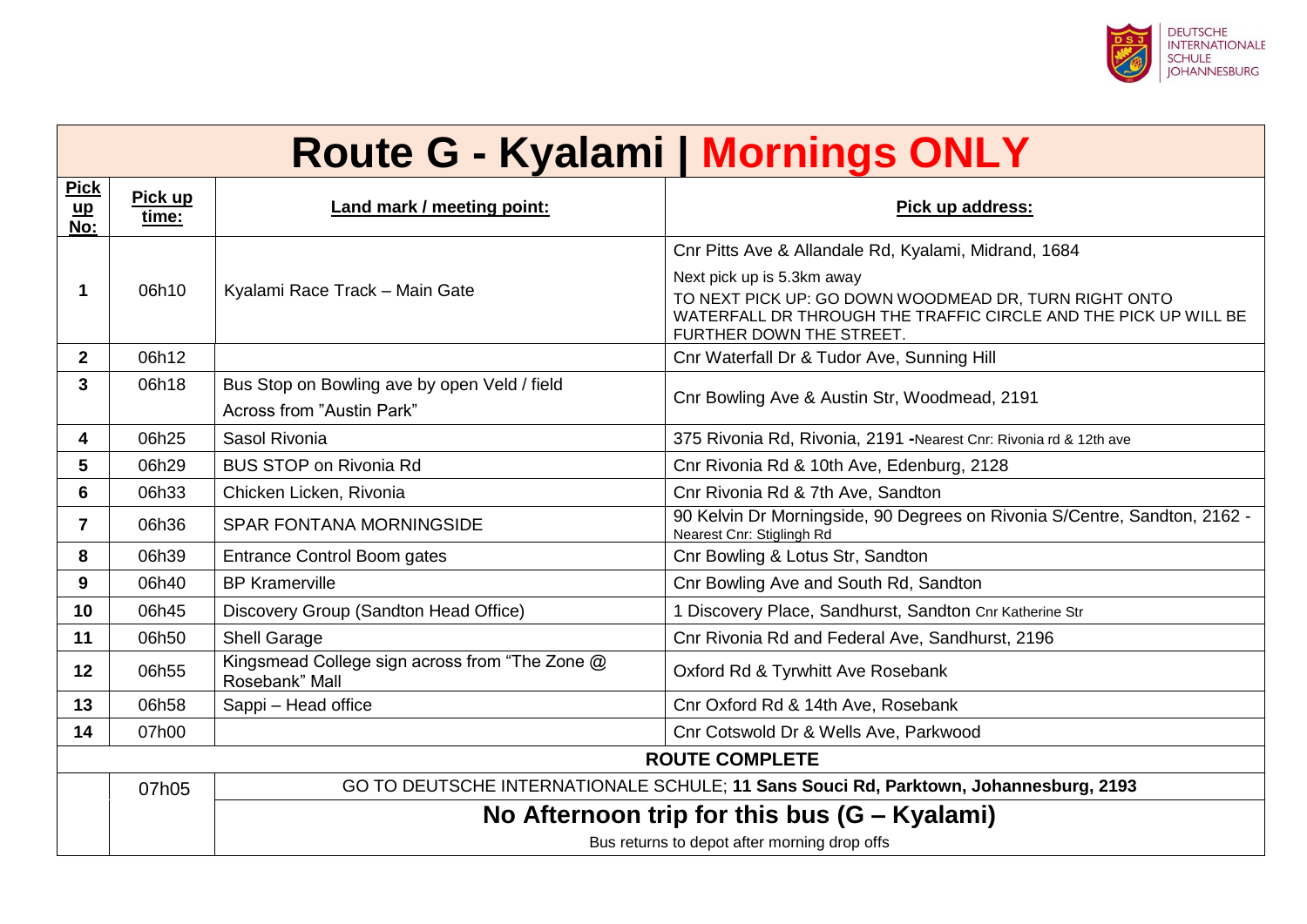

### **Route I - Mofolo North**

| <b>Pick</b><br>$\mathbf{u}$<br>No: | Pick up /<br>Drop off<br>time: | Land mark / meeting point:                                                                                                     | Pick up address:                                                        |  |
|------------------------------------|--------------------------------|--------------------------------------------------------------------------------------------------------------------------------|-------------------------------------------------------------------------|--|
| 1                                  | 05h30/15h47                    | Shell Garage, Soweto service station                                                                                           | Cnr Elias Motsoaledi & Phera Str, Mofolo South, Soweto                  |  |
| $\mathbf{2}$                       | 05h35/15h45                    |                                                                                                                                | Cnr Elias Motsoaledi & Xaba Dr, Mofolo South, Soweto                    |  |
| 3                                  | 05h40/15h43                    | Engen Jabavu Convenience Centre                                                                                                | Cnr Elias Motsoaledi Rd & Mphuti Str, Jabavu, Soweto, 1810              |  |
| 4                                  | 05h45/15h40                    | Roots Restaurant / Makheta Shops                                                                                               | Cnr Mphuti Str & Kadebe Str, Jabavu Soweto                              |  |
| 5                                  | 05h47/15h38                    | Site & Service trading store                                                                                                   | Moreneng Str, Jabavu, Soweto, 1809                                      |  |
| 6                                  | 05h50/15h30                    | Mofolo Community Health Centre                                                                                                 | Cnr Elias Motsoaldi Rd & Motsheqwa Str, Mofolo Central, Soweto          |  |
| $\overline{7}$                     | 05h55/15h28                    | <b>Thokoza Park</b>                                                                                                            | Thokoza Park, 1682 Ntuli Str, Moroka, Soweto, 1818                      |  |
| 8                                  | 06h00/15h25                    | Pietersburg Butchery / Pietersburg shops                                                                                       | Cnr Vundla Str & Makapane Str, Molapo, Soweto, 1818                     |  |
| 9                                  | 06h05/15h22                    | Informal settlement - Closes land mark is KOMA MOTOR<br><b>SPARES</b>                                                          | Cnr Koma Str & Pilane Str, Mapetla, Soweto, 1818                        |  |
| 10                                 | 06h10/15h21                    | Informal settlement - Across from Face Brick housing                                                                           | Cnr Koma Str & Legwale Rd, Tladi, Soweto                                |  |
| 11                                 | 06h15/15h19                    | Engen Garage - Across from JABULANI MALL                                                                                       | Cnr Bolani Rd &, Koma Str, Moletsane, Soweto, 1868                      |  |
| 12                                 | 06h17/15h16                    | Informal settlement - No landmark to provide - There is a<br>small informal shop here on Masingafi street<br>"TAXI RANK JR257" | Cnr Koma Str & Masingafi Str, Soweto, 1868                              |  |
| 13                                 | 06h20/15h13                    | Informal settlement                                                                                                            | Cnr Elias Motsoaledi & Shomayeli East, Mofolo North, Soweto, 1801       |  |
| 14                                 | 06h30/15h11                    | Clinic Private hospital                                                                                                        | Clinic Private Hospital The - 58 Elias Motsoaledi Rd, Dobsonville, 1863 |  |
| 15                                 | 06h40/15h08                    | Engen Garage Behind Tshepo Themba Private Hospital                                                                             | Elias Motsoaledi Rd, Stand 29655, Meadowlands, Soweto, 1852             |  |
|                                    |                                |                                                                                                                                | Next pick up is 15km away - Follow MAIN REEF RD                         |  |
| 16                                 | 06h50/14h50                    | <b>Caltex Garage</b>                                                                                                           | Cnr Commondo Rd & Maraisburg Rd, Industria                              |  |
| 17                                 | 07h00/14h47                    | Reya Vaya Bus Stop on Fuel Rd                                                                                                  | Cnr Fuel Rd and Kretzschmar Str, Coronationville                        |  |
| 18                                 | 07h15/14h40                    |                                                                                                                                | Ditton Ave, Auckland Park, 2092                                         |  |
|                                    |                                | <b>ROUTE COMPLETE</b>                                                                                                          |                                                                         |  |
|                                    |                                | Afternoon trips: As per morning trip, but in reverse.                                                                          |                                                                         |  |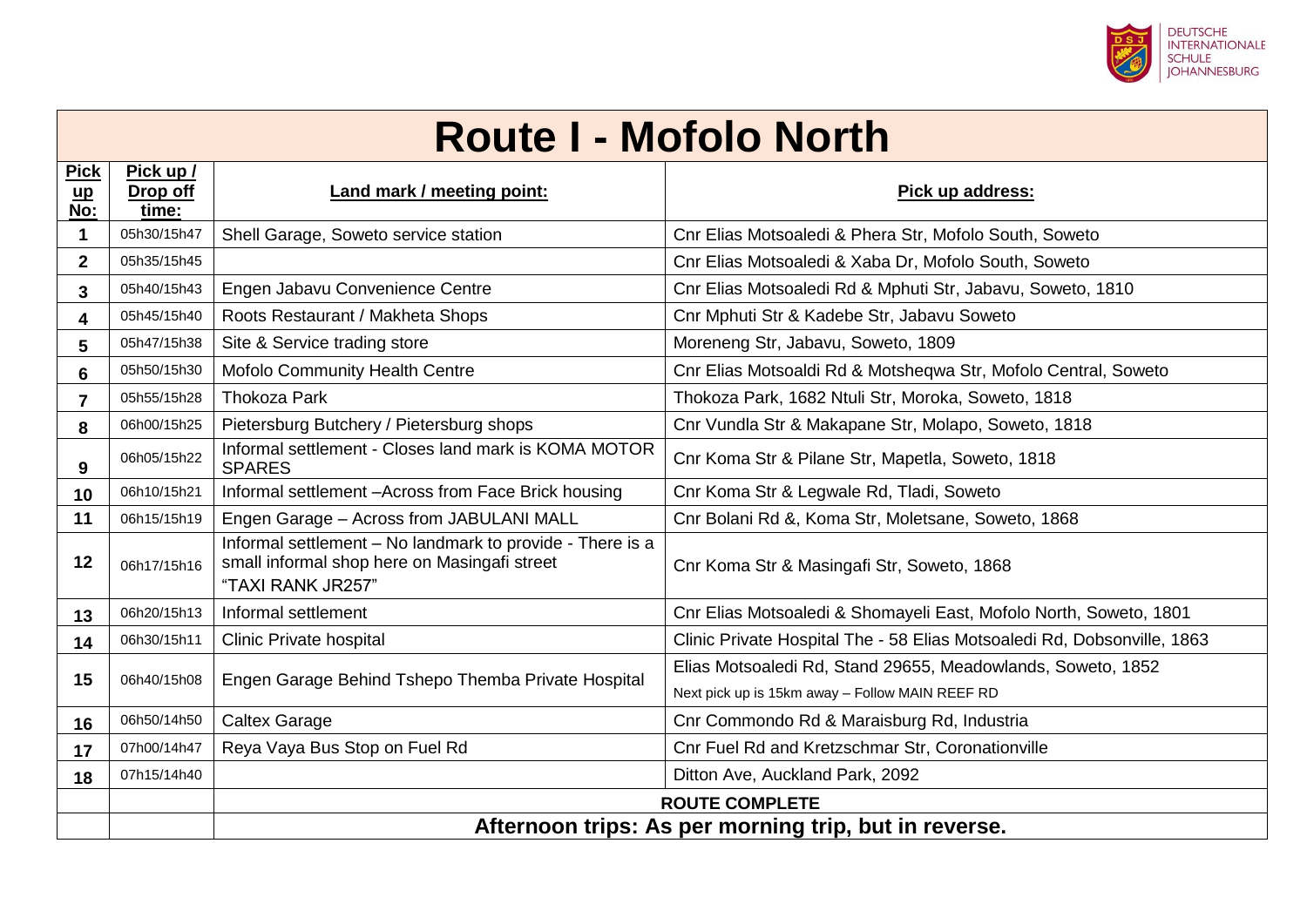

#### **Route J - Eldorado Park**

| <b>Pick</b><br>$\mathbf{u}$<br>No: | Pick up /<br>Drop off<br>time: | Land mark / meeting point:                                                                                            | Pick up address:                                                                                         |
|------------------------------------|--------------------------------|-----------------------------------------------------------------------------------------------------------------------|----------------------------------------------------------------------------------------------------------|
| 1                                  | 05h50/15h22                    | Informal Settlement - No real landmark to give - Green road<br>signs saying "ELDORADOPARK 6"                          | Cnr Union Ave & Buckingham Ave, Eldorado Park, Soweto                                                    |
| $\mathbf{2}$                       | 05h55/15h19                    | Caltex - Eldorado park                                                                                                | Cnr Buckingham Ave and, Sirkel Str, Eldorado Park, 1813                                                  |
| 3                                  | 06h05/15h14                    | NO Land mark                                                                                                          | Cnr of Hydra Road and Aquarius Str, Nancefield, Soweto, 1811                                             |
| 4                                  | 06h10/15h12                    | <b>CHURCH - Reaping the Harvest Mission</b>                                                                           | Cnr Concorde Rd and Silver Str, Eldorado Park, Soweto, 1811                                              |
| 5                                  | 06h15/15h09                    | Just down the road from BP Eldorado Park 1                                                                            | Cnr Main Rd and Milnerton Rd, Eldorado Park                                                              |
| 6                                  | 06h20/15h08                    | Across the road from Eldorado Park Medical Centre                                                                     | Cnr Main Rd & Kremetart Ave, Eldorado Park, 1811                                                         |
| $\mathbf{7}$                       | 06h25/15h07                    | <b>BP GARAGE</b>                                                                                                      | Cnr Main Rd and Mahonie Crescent, Eldorado park, 1811<br>For next stop: Main Rd Becomes Jan De Necker Rd |
| 8                                  | 06h30/15h06                    | Outside Eldorado Park Fire Station                                                                                    | Cnr Golden highway & Jan De Necker Dr, Devland, Soweto, 1811<br>8km to next pick up (allow time)         |
| 9                                  | 06h35/14h55                    | KFC Meredale (just behind Southgate Mall)                                                                             | Corner Columbine And Main Roads, Meredale, 2091                                                          |
| 10                                 | 06h40/14h53                    | Virgin active Gym Southgate                                                                                           | Cnr Rifle Range & Columbine Ave, Shop 23-25, Value Centre, Southgate<br>3.5km to next pick up            |
| 11                                 | 06h45/14h48                    |                                                                                                                       | Cnr Rifle Range Rd and Xavier Str, Robertsham, 2091                                                      |
| 12 <sup>°</sup>                    | 06h50/14h46                    | <b>Traffic circle</b>                                                                                                 | Cnr Kimberly Minor Rd & Harry Str, Robertsham                                                            |
|                                    | 07h05/14h35                    | <b>ROUTE COMPLETE / ROUTE START</b><br>DEUTSCHE INTERNATIONALE SCHULE, 11 Sans Souci Rd, Parktown, Johannesburg, 2193 |                                                                                                          |
|                                    |                                |                                                                                                                       |                                                                                                          |
|                                    |                                | Afternoon trips: As per morning trip, but in reverse.                                                                 |                                                                                                          |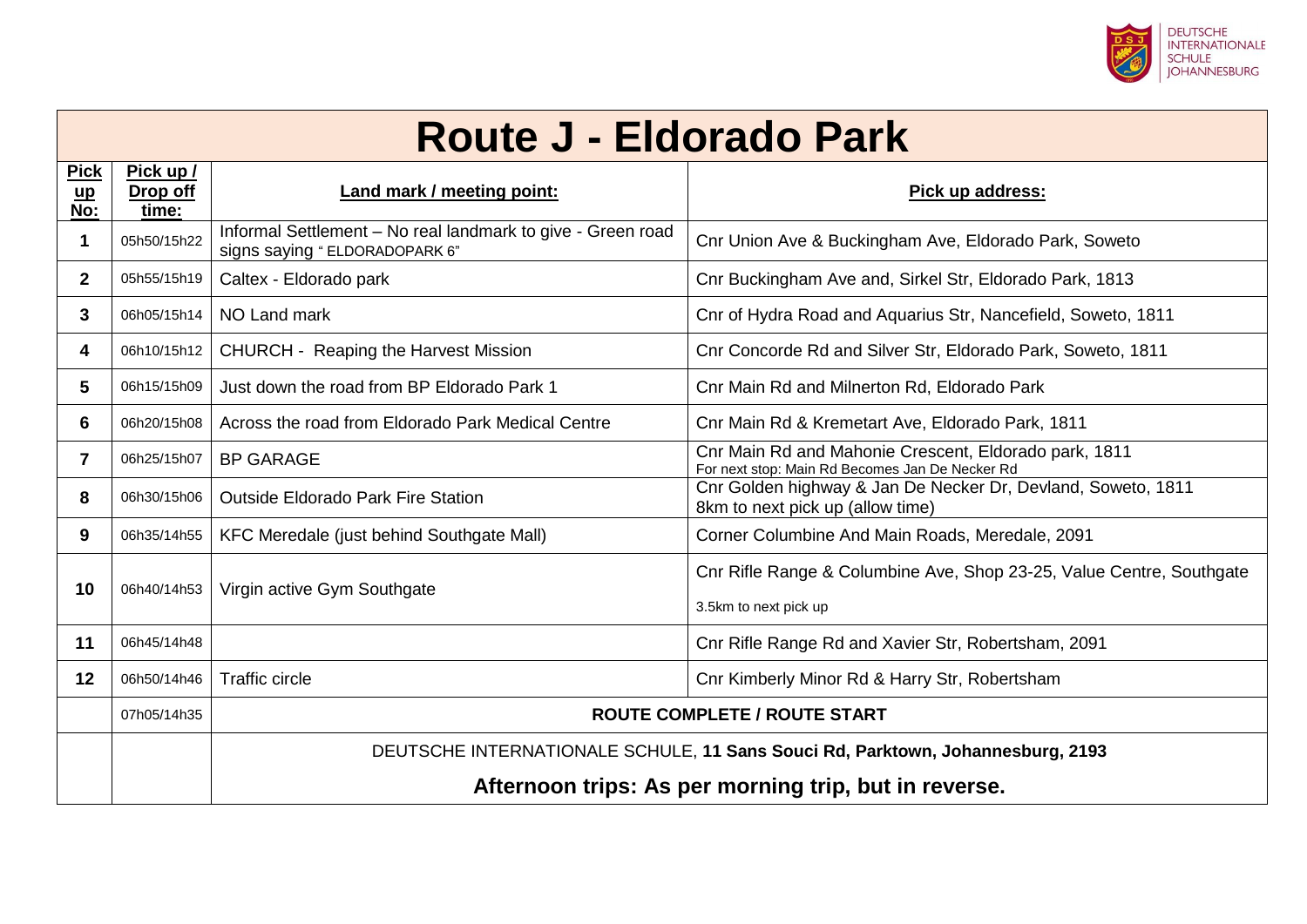

#### **Route K - Meadowlands**

| <b>Pick</b><br>$\mathbf{u}$<br>No: | Pick up<br>time:        | Land mark / meeting point:                                                           | Pick up address:                                                                                                |  |
|------------------------------------|-------------------------|--------------------------------------------------------------------------------------|-----------------------------------------------------------------------------------------------------------------|--|
| 1                                  | 05h30/15h54             | Tshepo Themba Private Hospital                                                       | Rorl Rd, Dobsonville, Soweto, 1863<br>Then Drive down Maseru Rd                                                 |  |
| $\mathbf{2}$                       | 05h40/15h50             | Maseru Rd comes to a DEAD END - Turns to a blocked of<br>Sand Road                   | Cnr Maseru Rd and Heald Str, Meadowlands East                                                                   |  |
| 3                                  | 05h50/15h46             |                                                                                      | Cnr Saunders & Hennessey Rd, Meadowlands East, 1852                                                             |  |
| 4                                  | 05h55/15h44             |                                                                                      | Cnr Marsh Str & Schrader Str, Meadowlands Zone 5 (Ngoza Str has<br>officially changed to MARSH STR on the maps) |  |
| 5                                  | 06h00/15h43             | Informal settlement                                                                  | Cnr Ndlovu Rd and Schrader Str, Meadowlands zone 5<br>- About 5km to the next pick up                           |  |
| 6                                  | 06h10/15h33             | Bus stop across from MIDAS                                                           | Cnr Klipspruit Valley Rd & Chris Hani Rd, Dlamini, Soweto Chris Hani Rd<br>used to be called "OLD POTCH ROAD"   |  |
| $\mathbf{7}$                       | 06h15/15h30             | Roman Catholic Church                                                                | Cnr Modjaji Str & Mohloka Str, Pimville, Soweto                                                                 |  |
| 8                                  | 06h20/15h23             | <b>CHICKEN LICKEN</b>                                                                | Chicken licken Old Potch road                                                                                   |  |
| 9                                  | 06h25/15h17             |                                                                                      | Cnr Beyers Naude & Immink Str                                                                                   |  |
| 10                                 | 06h30/15h10             | <b>Engen Orlando Service Station</b>                                                 | Engen Orlando Service Station, Cnr Soweto Hwy & Mooki Str, Orlando<br>East, 1804                                |  |
| 11                                 | 06h35/15h07             | <b>DIEPKLOOF SQUARE</b>                                                              | Cnr Immink Str & Eben Cuyler Dr, Diepkloof Zone 4, Diepmeadow                                                   |  |
| 12                                 | 06h40/15h04             | Informal Settlement - near Diepkloof Clinic                                          | Cnr Eben Cuyler Dr & Marthinus Smuts Dr, Diepmeadow, 1862                                                       |  |
| 13                                 | 06h45/15h00             | Informal Settlement - No landmarks                                                   | Cnr Marthinus Smuts Drive & Beyers Naude Drive, Diepmeadow                                                      |  |
| 14                                 | 06h55/14h51             | Across the road from: Riverlea Empowerment Centre                                    | Cnr Nasrec Rd & Colorado Dr, Riverlea                                                                           |  |
| 15                                 | 07h05/14h45             | <b>Informal Settlement</b>                                                           | Cnr Central Ave & West Str, Mayfair                                                                             |  |
|                                    | 07h15/14h35             | <b>ROUTE COMPLETE / ROUTE START</b>                                                  |                                                                                                                 |  |
|                                    |                         | GO TO DEUTSCHE INTERNATIONALE SCHULE, 11 Sans Souci Rd, Parktown, Johannesburg, 2193 |                                                                                                                 |  |
|                                    | <b>Afternoon trips:</b> |                                                                                      |                                                                                                                 |  |
|                                    |                         | As per the above route, but in reverse                                               |                                                                                                                 |  |